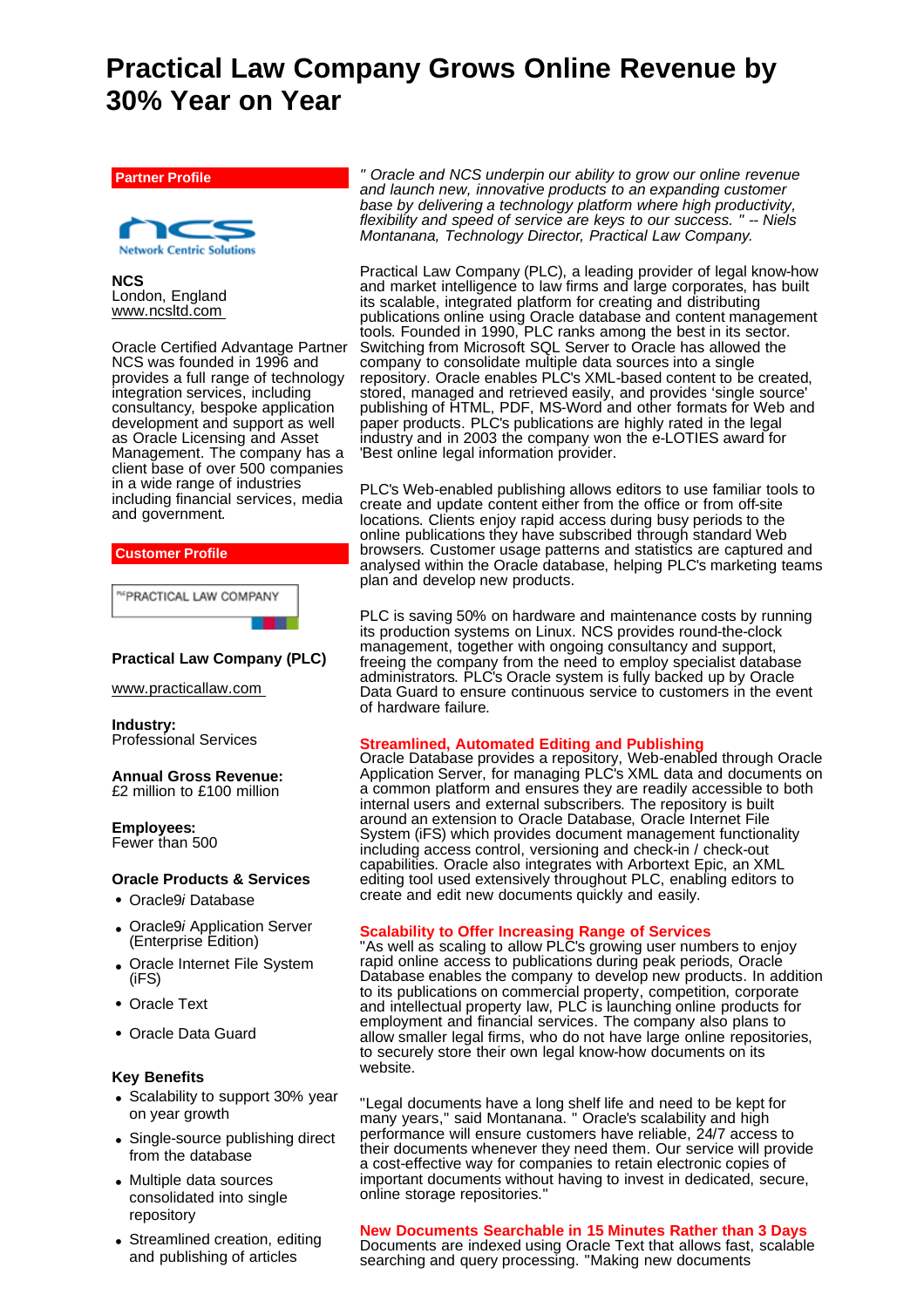- Consistent, rapid customer access with no bottlenecks
- New material searchable within 15 minutes of upload
- Improved knowledge of customers needs aids decisionmaking
- Linux cuts hardware and maintenance costs by 50%
- 24/7 system support and expert consultancy from NCS

searchable used to be a time consuming task that we only undertook twice a week. With Oracle Text this is such a quick and easy process that we do it each time we upload content. New material is now available through our search pages just 15 minutes after it has been loaded on to our website, " said Montanana.

## **Multiple Processes Handled from Single Platform**

Seamless interfaces between Oracle Database and PLC's back office processes streamlines administration. The web site subscription process is fully integrated into Oracle Database. Email notification services, which allows registered customers to receive updates on legal topics of particular interest, is also operated directly from the Oracle platform. Web site user numbers and page hits are recorded to Oracle database allowing sales and marketing personnel to analyse statistics and monitor trends for different products and services.

# **Improved Stability and Maximum Price/Performance from Linux**

Moving to Linux for both its production and development systems has allowed PLC to keep total cost of ownership low while optimising stability and performance. Oracle's direct support for Linux makes it a risk-free solution for medium sized companies like PLC who want to benefit from lower-cost platforms without sacrificing performance or capability.

## **NCS Virtual Database Administrator Service Ensures Fixed-Cost Support**

PLC has outsourced the management of its Oracle Database to NCS to ensure round-the-clock support without the need to employ dedicated system management staff. NCS Virtual Database Administrator service covers all aspects of Oracle database management from remote monitoring, diagnostics and reporting to remedial management. Recovery plans with backup procedures are continuously reviewed and updated and monthly health check scripts run to ensure optimal system performance. Virtual DBA service also provides ongoing consultancy to ensure that PLC extracts maximum value from its technology investment.

## **Oracle Data Guard Ensures Service Resumption and Business Contingency**

PLC is using Oracle Data Guard to provide a back-up copy of its production and development databases at a separate location. This will ensure service continues to customers in the event of hardware failure or an event that makes it unable to continue business at its London offices.

### **Why Oracle?**

PLC chose Oracle because of the integrated XML capability and ease of data partitioning and management of Oracle Database.

"Oracle's large-scale, Web-focused content management solution, integrated with its market-leading database offered us high performance, scalability and native support for XML," said Montanana. " Oracle has a better product that will deliver greater long-term value than the competitor systems we looked at.

# **Why NCS?**

PLC had used other consultants before switching to NCS whom it found to be the best business fit for a medium sized organisation. NCS's knowledge of Oracle technology and their commitment to PLC's success ensured an on-time implementation.

"NCS were very efficient, professional and responsive to our needs," said Montanana. " Their people have a comprehensive portfolio of skills, which enabled them to meet all our requirements. They were the right team for the job."

### **Implementation Process**

We NCS managed the implementation process and transition from Microsoft SQL Server to Oracle Database, which took six months. During this time both systems ran in parallel. The switchover to Oracle took place with no disruption to PLC's day-to-day operations.

## **Advice from PLC**

An integrated database and content management solution delivers better value than buying and interfacing two separate products.